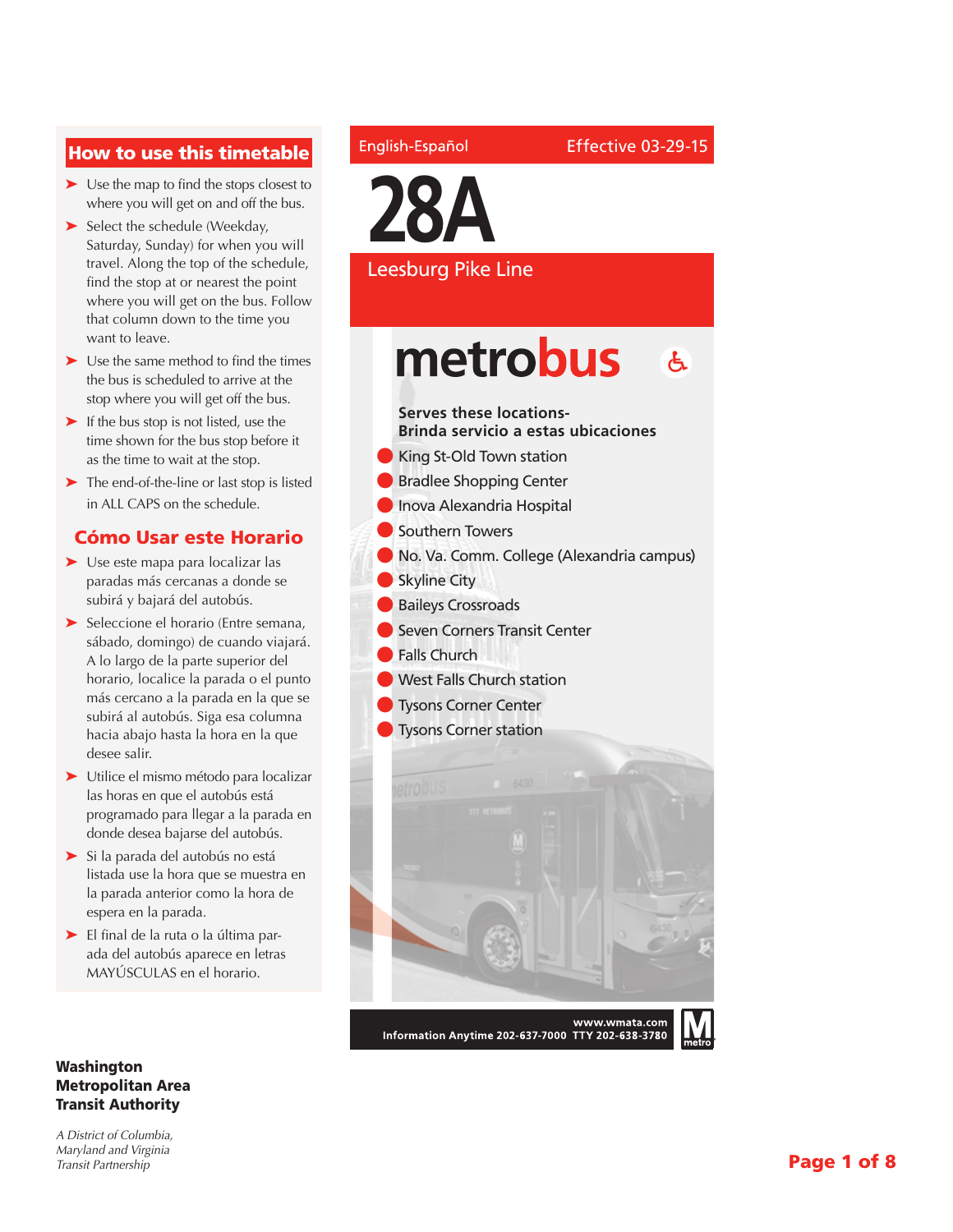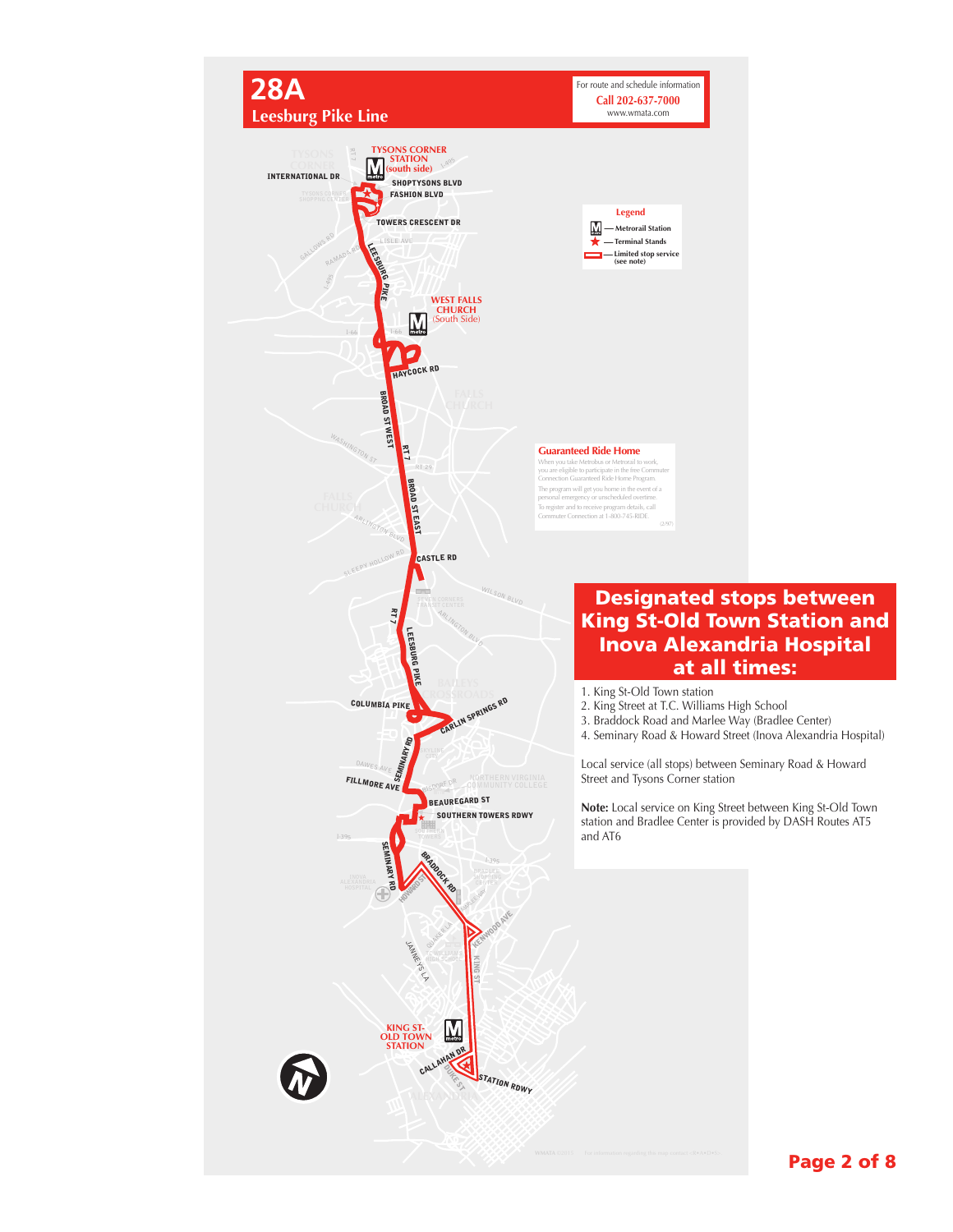## **• Westbound To Tysons Corner station**

## Monday thru Friday — Lunes a viernes

| Route                    | King St-<br>Old Town<br>M | W. Brad-<br>dock<br>Rd.<br>&<br>Marlee<br>Way | Seminary<br>Rd.<br>&<br>Howard<br>St. | Southern<br><b>Towers</b><br>(Stratford | Ave.<br>&<br><b>Bisdorf</b><br>Dr. | Fillmore Columbia<br>Pike<br>&<br>Carlin<br><b>Springs</b> | Leave<br>Seven<br>Corners<br><b>Transit</b><br>Center | Washing-<br>ton<br>&<br><b>Broad</b> | West<br>Falls<br>Church<br>M | Leesburg<br>Pike<br>&<br>Lisle | <b>Tysons</b><br>Corner | <b>TYSONS</b><br><b>CORNER</b><br><u>M</u><br>(south |
|--------------------------|---------------------------|-----------------------------------------------|---------------------------------------|-----------------------------------------|------------------------------------|------------------------------------------------------------|-------------------------------------------------------|--------------------------------------|------------------------------|--------------------------------|-------------------------|------------------------------------------------------|
| Number                   | *                         | *                                             | *                                     | Bldg.)                                  | (NVCC)<br><b>AM Service --</b>     | Rd.                                                        | a a<br><b>Servicio matutino</b>                       | Sts.                                 |                              | Ave.                           | Center                  | side)                                                |
| <b>28A</b>               | $\overline{\phantom{a}}$  | $\overline{\phantom{a}}$                      | ä,                                    | 4:18                                    | 4:23                               | 4:32                                                       | 4:47                                                  | 4:53                                 | 5:01                         | 5:09                           | 5:13                    | 5:18                                                 |
| <b>28A</b>               | $\overline{a}$            | $\overline{a}$                                | L,                                    | 4:43                                    | 4:48                               | 4:57                                                       | 5:12                                                  | 5:18                                 | 5:26                         | 5:34                           | 5:38                    | 5:43                                                 |
| 28A                      | ÷,                        | ÷,                                            | ÷,                                    | 5:03                                    | 5:08                               | 5:17                                                       | 5:32                                                  | 5:38                                 | 5:46                         | 5:54                           | 5:58                    | 6:03                                                 |
| <b>28A</b>               | Ĭ.                        |                                               | $\overline{a}$                        | 5:23                                    | 5:28                               | 5:37                                                       | 5:52                                                  | 5:58                                 | 6:06                         | 6:14                           | 6:18                    | 6:23                                                 |
| <b>28A</b>               | 5:25                      | 5:35                                          | 5:38                                  | 5:43                                    | 5:48                               | 5:57                                                       | 6:13                                                  | 6:19                                 | 6:29                         | 6:38                           | 6:42                    | 6:47                                                 |
| <b>28A</b>               | 5:45                      | 5:55                                          | 5:58                                  | 6:03                                    | 6:08                               | 6:17                                                       | 6:33                                                  | 6:39                                 | 6:49                         | 6:58                           | 7:02                    | 7:07                                                 |
| <b>28A</b><br><b>28A</b> | 6:05<br>6:25              | 6:15<br>6:35                                  | 6:18<br>6:38                          | 6:23<br>6:43                            | 6:28                               | 6:37<br>6:57                                               | 6:53<br>7:13                                          | 6:59<br>7:19                         | 7:09<br>7:29                 | 7:18<br>7:38                   | 7:22<br>7:42            | 7:27<br>7:47                                         |
| 28A                      | 6:45                      | 6:56                                          | 6:59                                  | 7:05                                    | 6:48<br>7:10                       | 7:20                                                       | 7:37                                                  | 7:45                                 | 7:56                         | 8:06                           | 8:11                    | 8:17                                                 |
| <b>28A</b>               | 7:05                      | 7:16                                          | 7:19                                  | 7:25                                    | 7:30                               | 7:40                                                       | 7:57                                                  | 8:05                                 | 8:16                         | 8:26                           | 8:31                    | 8:37                                                 |
| <b>28A</b>               | 7:25                      | 7:36                                          | 7:39                                  | 7:45                                    | 7:50                               | 8:00                                                       | 8:17                                                  | 8:25                                 | 8:36                         | 8:46                           | 8:51                    | 8:57                                                 |
| <b>28A</b>               | 7:45                      | 7:56                                          | 7:59                                  | 8:05                                    | 8:10                               | 8:20                                                       | 8:37                                                  | 8:45                                 | 8:56                         | 9:06                           | 9:11                    | 9:17                                                 |
| <b>28A</b>               | 8:05                      | 8:16                                          | 8:19                                  | 8:25                                    | 8:30                               | 8:40                                                       | 8:57                                                  | 9:05                                 | 9:16                         | 9:26                           | 9:31                    | 9:37                                                 |
| <b>28A</b>               | 8:25                      | 8:36                                          | 8:39                                  | 8:45                                    | 8:50                               | 9:00                                                       | 9:17                                                  | 9:25                                 | 9:36                         | 9:46                           | 9:51                    | 9:57                                                 |
| 28A                      | 8:45                      | 8:56                                          | 8:59                                  | 9:05                                    | 9:10                               | 9:20                                                       | 9:37                                                  | 9:45                                 | 9:56                         | 10:06                          | 10:11                   | 10:17                                                |
| <b>28A</b>               | 9:05                      | 9:15                                          | 9:18                                  | 9:23                                    | 9:27                               | 9:35                                                       | 9:52                                                  | 9:59                                 | 10:07                        | 10:16                          | 10:20                   | 10:25                                                |
| <b>28A</b><br><b>28A</b> | 9:25<br>9:45              | 9:35<br>9:55                                  | 9:38<br>9:58                          | 9:43<br>10:03                           | 9:47<br>10:07                      | 9:55<br>10:15                                              | 10:12<br>10:32                                        | 10:19<br>10:39                       | 10:27<br>10:47               | 10:36<br>10:56                 | 10:40<br>11:00          | 10:45<br>11:05                                       |
| <b>28A</b>               | 10:05                     | 10:15                                         | 10:18                                 | 10:23                                   | 10:27                              | 10:35                                                      | 10:52                                                 | 10:59                                | 11:07                        | 11:16                          | 11:20                   | 11:25                                                |
| <b>28A</b>               | 10:25                     | 10:35                                         | 10:38                                 | 10:43                                   | 10:47                              | 10:55                                                      | 11:12                                                 | 11:19                                | 11:27                        | 11:36                          | 11:40                   | 11:45                                                |
| <b>28A</b>               | 10:45                     | 10:55                                         | 10:58                                 | 11:03                                   | 11:07                              | 11:15                                                      | 11:32                                                 | 11:39                                | 11:47                        | 11:56                          | 12:00                   | 12:05                                                |
| <b>28A</b>               | 11:05                     | 11:15                                         | 11:18                                 | 11:23                                   | 11:27                              | 11:35                                                      | 11:52                                                 | 11:59                                | 12:07                        | 12:16                          | 12:20                   | 12:25                                                |
| <b>28A</b>               | 11:25                     | 11:35                                         | 11:38                                 | 11:43                                   | 11:47                              | 11:55                                                      | 12:12                                                 | 12:19                                | 12:27                        | 12:36                          | 12:40                   | 12:45                                                |
| <b>28A</b>               | 11:45                     | 11:55                                         | 11:58                                 | 12:03                                   | 12:07                              | 12:15                                                      | 12:32                                                 | 12:39                                | 12:47                        | 12:56                          | 1:00                    | 1:05                                                 |
|                          |                           |                                               |                                       |                                         |                                    | <b>PM Service - Servicio vespertino</b>                    |                                                       |                                      |                              |                                |                         |                                                      |
| <b>28A</b><br><b>28A</b> | 12:05<br>12:25            | 12:15<br>12:35                                | 12:18<br>12:38                        | 12:23<br>12:43                          | 12:27<br>12:47                     | 12:35                                                      | 12:52<br>1:12                                         | 12:59<br>1:19                        | 1:07<br>1:27                 | 1:16                           | 1:20                    | 1:25<br>1:45                                         |
| <b>28A</b>               | 12:45                     | 12:55                                         | 12:58                                 | 1:03                                    | 1:07                               | 12:55<br>1:15                                              | 1:32                                                  | 1:39                                 | 1:47                         | 1:36<br>1:56                   | 1:40<br>2:00            | 2:05                                                 |
| <b>28A</b>               | 1:05                      | 1:15                                          | 1:18                                  | 1:23                                    | 1:27                               | 1:35                                                       | 1:52                                                  | 1:59                                 | 2:07                         | 2:16                           | 2:20                    | 2:25                                                 |
| <b>28A</b>               | 1:25                      | 1:35                                          | 1:38                                  | 1:43                                    | 1:47                               | 1:55                                                       | 2:12                                                  | 2:19                                 | 2:27                         | 2:36                           | 2:40                    | 2:45                                                 |
| <b>28A</b>               | 1:45                      | 1:55                                          | 1:58                                  | 2:03                                    | 2:07                               | 2:16                                                       | 2:34                                                  | 2:41                                 | 2:51                         | 3:00                           | 3:04                    | 3:09                                                 |
| <b>28A</b>               | 2:05                      | 2:15                                          | 2:18                                  | 2:23                                    | 2:27                               | 2:36                                                       | 2:54                                                  | 3:01                                 | 3:11                         | 3:20                           | 3:24                    | 3:29                                                 |
| <b>28A</b>               | 2:25                      | 2:35                                          | 2:38                                  | 2:43                                    | 2:47                               | 2:56                                                       | 3:14                                                  | 3:21                                 | 3:31                         | 3:40                           | 3:44                    | 3:49                                                 |
| 28A                      | 2:45                      | 2:56                                          | 2:59                                  | 3:05                                    | 3:10                               | 3:20                                                       | 3:38                                                  | 3:44                                 | 3:54                         | 4:03                           | 4:07                    | 4:12                                                 |
| <b>28A</b>               | 3:05                      | 3:16                                          | 3:19                                  | 3:25                                    | 3:30                               | 3:40                                                       | 3:58                                                  | 4:04                                 | 4:14                         | 4:23                           | 4:27                    | 4:32                                                 |
| 28A<br><b>28A</b>        | 3:25<br>3:45              | 3:36<br>3:56                                  | 3:39<br>3:59                          | 3:45<br>4:05                            | 3:50<br>4:10                       | 4:00<br>4:20                                               | 4:18<br>4:38                                          | 4:24<br>4:44                         | 4:34<br>4:54                 | 4:43<br>5:03                   | 4:47<br>5:07            | 4:52<br>5:12                                         |
| <b>28A</b>               | 4:05                      | 4:16                                          | 4:19                                  | 4:25                                    | 4:30                               | 4:40                                                       | 4:58                                                  | 5:04                                 | 5:14                         | 5:23                           | 5:27                    | 5:32                                                 |
| <b>28A</b>               | 4:25                      | 4:36                                          | 4:39                                  | 4:45                                    | 4:50                               | 5:00                                                       | 5:18                                                  | 5:24                                 | 5:34                         | 5:43                           | 5:47                    | 5:52                                                 |
| 28A                      | 4:45                      | 4:56                                          | 4:59                                  | 5:05                                    | 5:10                               | 5:20                                                       | 5:38                                                  | 5:44                                 | 5:54                         | 6:03                           | 6:07                    | 6:12                                                 |
| <b>28A</b>               | 5:05                      | 5:16                                          | 5:19                                  | 5:25                                    | 5:30                               | 5:40                                                       | 5:58                                                  | 6:04                                 | 6:14                         | 6:23                           | 6:27                    | 6:32                                                 |
| <b>28A</b>               | 5:25                      | 5:36                                          | 5:39                                  | 5:45                                    | 5:50                               | 6:00                                                       | 6:18                                                  | 6:24                                 | 6:34                         | 6:43                           | 6:47                    | 6:52                                                 |
| <b>28A</b>               | 5:45                      | 5:56                                          | 5:59                                  | 6:04                                    | 6:08                               | 6:18                                                       | 6:36                                                  | 6:41                                 | 6:51                         | 6:59                           | 7:03                    | 7:07                                                 |
| <b>28A</b><br><b>28A</b> | 6:05<br>6:25              | 6:16                                          | 6:19<br>6:39                          | 6:24                                    | 6:28                               | 6:38<br>6:58                                               | 6:56<br>7:16                                          | 7:01<br>7:21                         | 7:11<br>7:31                 | 7:19<br>7:39                   | 7:23                    | 7:27<br>7:47                                         |
| <b>28A</b>               | 6:45                      | 6:36<br>6:56                                  | 6:59                                  | 6:44<br>7:04                            | 6:48<br>7:08                       | 7:18                                                       | 7:36                                                  | 7:41                                 | 7:51                         | 7:59                           | 7:43<br>8:03            | 8:07                                                 |
| <b>28A</b>               | 7:05                      | 7:16                                          | 7:19                                  | 7:24                                    | 7:28                               | 7:38                                                       | 7:56                                                  | 8:01                                 | 8:11                         | 8:19                           | 8:23                    | 8:27                                                 |
| <b>28A</b>               | 7:25                      | 7:35                                          | 7:38                                  | 7:43                                    | 7:47                               | 7:55                                                       | 8:10                                                  | 8:15                                 | 8:23                         | 8:30                           | 8:34                    | 8:38                                                 |
| <b>28A</b>               | 7:45                      | 7:55                                          | 7:58                                  | 8:03                                    | 8:07                               | 8:15                                                       | 8:30                                                  | 8:35                                 | 8:43                         | 8:50                           | 8:54                    | 8:58                                                 |
| <b>28A</b>               | 8:05                      | 8:15                                          | 8:18                                  | 8:23                                    | 8:27                               | 8:35                                                       | 8:50                                                  | 8:55                                 | 9:03                         | 9:10                           | 9:14                    | 9:18                                                 |
| <b>28A</b>               | 8:25                      | 8:35                                          | 8:38                                  | 8:43                                    | 8:47                               | 8:55                                                       | 9:10                                                  | 9:15                                 | 9:23                         | 9:30                           | 9:34                    | 9:38                                                 |
| <b>28A</b>               | 8:45                      | 8:55                                          | 8:58                                  | 9:03                                    | 9:07                               | 9:15                                                       | 9:30                                                  | 9:35                                 | 9:43                         | 9:50                           | 9:54                    | 9:58                                                 |
| <b>28A</b><br><b>28A</b> | 9:05<br>9:35              | 9:15<br>9:45                                  | 9:18<br>9:48                          | 9:23<br>9:53                            | 9:27<br>9:57                       | 9:35<br>10:05                                              | 9:50<br>10:20                                         | 9:55<br>10:25                        | 10:03<br>10:33               | 10:10<br>10:40                 | 10:14<br>10:44          | 10:18<br>10:48                                       |
| <b>28A</b>               | 10:05                     | 10:15                                         | 10:18                                 | 10:22                                   | 10:26                              | 10:33                                                      | 10:45                                                 | 10:49                                | 10:56                        | 11:02                          | 11:05                   | 11:09                                                |
| <b>28A</b>               | 10:35                     | 10:45                                         | 10:48                                 | 10:52                                   | 10:56                              | 11:03                                                      | 11:15                                                 | 11:19                                | 11:26                        | 11:32                          | 11:35                   | 11:39                                                |
| <b>28A</b>               | 11:05                     | 11:15                                         | 11:18                                 | 11:22                                   | 11:26                              | 11:33                                                      | 11:45                                                 | 11:49                                | 11:56                        | 12:02                          | 12:05                   | 12:09                                                |
| <b>28A</b>               | 11:35                     | 11:45                                         | 11:48                                 | 11:52                                   | 11:56                              | 12:03                                                      | 12:15                                                 | 12:19                                | 12:26                        | 12:32                          | 12:35                   | 12:39                                                |

■ — Route 28A trips will wait at Seven Corners for transfer customers and leave at the scheduled time shown.

Q *— Limited stop segment - see map for list of designated stops*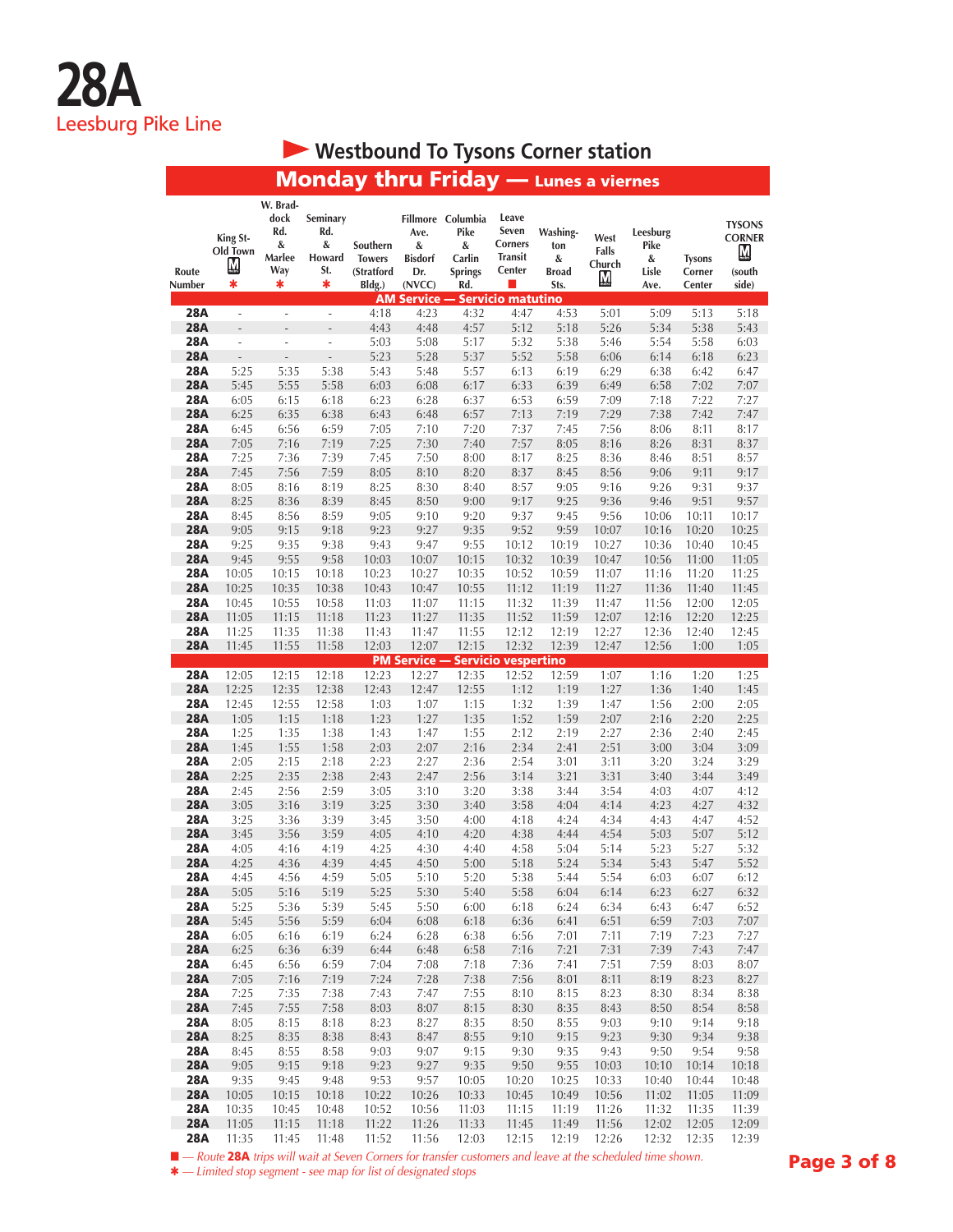# **Eastbound To King St.-Old Town station**

|                          |                                                 |                                   | <b>Monday thru Friday</b> — Lunes a viernes                                                                         |                                  |                                                                     |                                                       |                                                       |                                                                 |                                                   |                                            |                                                    |                                                       |
|--------------------------|-------------------------------------------------|-----------------------------------|---------------------------------------------------------------------------------------------------------------------|----------------------------------|---------------------------------------------------------------------|-------------------------------------------------------|-------------------------------------------------------|-----------------------------------------------------------------|---------------------------------------------------|--------------------------------------------|----------------------------------------------------|-------------------------------------------------------|
| Route<br>Number          | <b>Tysons</b><br>Corner<br>М<br>(south<br>side) | <b>Tysons</b><br>Corner<br>Center | Leesburg-<br>Pike<br>&<br>Ramada<br>Rd.                                                                             | <b>West Falls</b><br>Church<br>M | Washing-<br>ton<br>&<br><b>Broad</b><br>Sts.<br><b>AM Service -</b> | Leave<br>Seven<br>Corners<br><b>Transit</b><br>Center | Columbia<br>Pike &<br>Carlin<br><b>Springs</b><br>Rd. | <b>Fillmore</b><br>Ave.<br>&<br><b>Bisdorf</b><br>Dr.<br>(NVCC) | Southern<br><b>Towers</b><br>(Stratford<br>Bldg.) | Seminary<br>Rd.<br>&<br>Howard<br>St.<br>* | W. Brad-<br>dock<br>Rd.<br>&<br>Marlee<br>Way<br>* | <b>KING</b><br><b>ST-OLD</b><br><b>TOWN</b><br>М<br>* |
| 28A                      | 5:30                                            | 5:33                              | 5:37                                                                                                                | 5:45                             | 5:54                                                                | 6:03                                                  | <b>Servicio matutino</b><br>6:14                      | 6:22                                                            | 6:25                                              | 6:31                                       | 6:33                                               | 6:41                                                  |
| <b>28A</b>               | 5:55                                            | 5:58                              | 6:02                                                                                                                | 6:10                             | 6:19                                                                | 6:28                                                  | 6:39                                                  | 6:47                                                            | 6:50                                              | 6:56                                       | 6:58                                               | 7:06                                                  |
| 28A                      | 6:15                                            | 6:18                              | 6:22                                                                                                                | 6:30                             | 6:40                                                                | 6:54                                                  | 7:05                                                  | 7:13                                                            | 7:17                                              | 7:24                                       | 7:27                                               | 7:36                                                  |
| <b>28A</b>               | 6:35                                            | 6:38                              | 6:42                                                                                                                | 6:50                             | 7:00                                                                | 7:14                                                  | 7:25                                                  | 7:33                                                            | 7:37                                              | 7:44                                       | 7:47                                               | 7:56                                                  |
| 28A                      | 6:55                                            | 6:58                              | 7:02                                                                                                                | 7:10                             | 7:20                                                                | 7:34                                                  | 7:45                                                  | 7:53                                                            | 7:57                                              | 8:04                                       | 8:07                                               | 8:16                                                  |
| <b>28A</b>               | 7:15                                            | 7:18                              | 7:22                                                                                                                | 7:30                             | 7:40                                                                | 7:54                                                  | 8:05                                                  | 8:13                                                            | 8:17                                              | 8:24                                       | 8:27                                               | 8:36                                                  |
| <b>28A</b>               | 7:35                                            | 7:38                              | 7:42                                                                                                                | 7:50                             | 8:00                                                                | 8:14                                                  | 8:25                                                  | 8:33                                                            | 8:37                                              | 8:44                                       | 8:47                                               | 8:56                                                  |
| <b>28A</b>               | 7:55                                            | 7:58                              | 8:02                                                                                                                | 8:10                             | 8:20                                                                | 8:34                                                  | 8:45                                                  | 8:53                                                            | 8:57                                              | 9:04                                       | 9:07                                               | 9:16                                                  |
| 28A                      | 8:15                                            | 8:18                              | 8:22                                                                                                                | 8:30                             | 8:40                                                                | 8:54                                                  | 9:05                                                  | 9:13                                                            | 9:17                                              | 9:24                                       | 9:27                                               | 9:36                                                  |
| <b>28A</b>               | 8:40                                            | 8:44                              | 8:49                                                                                                                | 8:57                             | 9:08                                                                | 9:21                                                  | 9:32                                                  | 9:39                                                            | 9:43                                              | 9:48                                       | 9:50                                               | 9:58                                                  |
| <b>28A</b>               | 9:00                                            | 9:04                              | 9:09                                                                                                                | 9:17                             | 9:28                                                                | 9:41                                                  | 9:52                                                  | 9:59                                                            | 10:03                                             | 10:08                                      | 10:10                                              | 10:18                                                 |
| <b>28A</b>               | 9:20                                            | 9:24                              | 9:29                                                                                                                | 9:37                             | 9:48                                                                | 10:01                                                 | 10:12                                                 | 10:19                                                           | 10:23                                             | 10:28                                      | 10:30                                              | 10:38                                                 |
| <b>28A</b>               | 9:40                                            | 9:44                              | 9:49                                                                                                                | 9:57                             | 10:08                                                               | 10:21                                                 | 10:32                                                 | 10:39                                                           | 10:43                                             | 10:48                                      | 10:50                                              | 10:58                                                 |
| <b>28A</b>               | 10:00                                           | 10:04                             | 10:09                                                                                                               | 10:17                            | 10:28                                                               | 10:41                                                 | 10:52                                                 | 10:59                                                           | 11:03                                             | 11:08                                      | 11:10                                              | 11:18                                                 |
| 28A                      | 10:20                                           | 10:24                             | 10:28                                                                                                               | 10:38                            | 10:48                                                               | 11:01                                                 | 11:13                                                 | 11:20                                                           | 11:24                                             | 11:29                                      | 11:31                                              | 11:39                                                 |
| <b>28A</b>               | 10:40                                           | 10:44                             | 10:48                                                                                                               | 10:58                            | 11:08                                                               | 11:21                                                 | 11:33                                                 | 11:40                                                           | 11:44                                             | 11:49                                      | 11:51                                              | 11:59                                                 |
| 28A                      | 11:00                                           | 11:04                             | 11:08                                                                                                               | 11:18                            | 11:28                                                               | 11:41                                                 | 11:53                                                 | 12:00                                                           | 12:04                                             | 12:09                                      | 12:11                                              | 12:19                                                 |
| <b>28A</b>               | 11:20                                           | 11:24                             | 11:28                                                                                                               | 11:38                            | 11:48                                                               | 12:01                                                 | 12:13                                                 | 12:20                                                           | 12:24                                             | 12:29                                      | 12:31                                              | 12:39                                                 |
| <b>28A</b>               | 11:40                                           | 11:44                             | 11:48                                                                                                               | 11:58                            | 12:08                                                               | 12:21                                                 | 12:33                                                 | 12:40                                                           | 12:44                                             | 12:49                                      | 12:51                                              | 12:59                                                 |
| <b>28A</b>               | 12:00                                           | 12:04                             | 12:08                                                                                                               | 12:18                            | <b>PM Service - Servicio vespertino</b><br>12:28                    | 12:41                                                 | 12:53                                                 | 1:00                                                            | 1:04                                              | 1:09                                       | 1:11                                               | 1:19                                                  |
| <b>28A</b>               | 12:20                                           | 12:24                             | 12:28                                                                                                               | 12:38                            | 12:48                                                               | 1:01                                                  | 1:13                                                  | 1:20                                                            | 1:24                                              | 1:29                                       | 1:31                                               | 1:39                                                  |
| <b>28A</b>               | 12:40                                           | 12:44                             | 12:48                                                                                                               | 12:58                            | 1:08                                                                | 1:21                                                  | 1:33                                                  | 1:40                                                            | 1:44                                              | 1:49                                       | 1:51                                               | 1:59                                                  |
| <b>28A</b>               | 1:00                                            | 1:04                              | 1:08                                                                                                                | 1:18                             | 1:28                                                                | 1:41                                                  | 1:53                                                  | 2:00                                                            | 2:04                                              | 2:09                                       | 2:11                                               | 2:19                                                  |
| 28A                      | 1:20                                            | 1:24                              | 1:29                                                                                                                | 1:39                             | 1:51                                                                | 2:07                                                  | 2:20                                                  | 2:28                                                            | 2:32                                              | 2:37                                       | 2:39                                               | 2:48                                                  |
| <b>28A</b>               | 1:40                                            | 1:44                              | 1:49                                                                                                                | 1:59                             | 2:11                                                                | 2:27                                                  | 2:40                                                  | 2:48                                                            | 2:52                                              | 2:57                                       | 2:59                                               | 3:08                                                  |
| 28A                      | 2:00                                            | 2:04                              | 2:09                                                                                                                | 2:19                             | 2:31                                                                | 2:47                                                  | 3:00                                                  | 3:08                                                            | 3:12                                              | 3:17                                       | 3:19                                               | 3:28                                                  |
| <b>28A</b>               | 2:20                                            | 2:24                              | 2:29                                                                                                                | 2:39                             | 2:51                                                                | 3:07                                                  | 3:20                                                  | 3:28                                                            | 3:32                                              | 3:37                                       | 3:39                                               | 3:48                                                  |
| 28A                      | 2:40                                            | 2:44                              | 2:49                                                                                                                | 2:59                             | 3:11                                                                | 3:27                                                  | 3:40                                                  | 3:48                                                            | 3:52                                              | 3:57                                       | 3:59                                               | 4:08                                                  |
| <b>28A</b>               | 3:00                                            | 3:04                              | 3:09                                                                                                                | 3:19                             | 3:31                                                                | 3:47                                                  | 4:00                                                  | 4:08                                                            | 4:12                                              | 4:17                                       | 4:19                                               | 4:28                                                  |
| <b>28A</b>               | 3:20                                            | 3:24                              | 3:29                                                                                                                | 3:39                             | 3:51                                                                | 4:07                                                  | 4:20                                                  | 4:28                                                            | 4:32                                              | 4:37                                       | 4:39                                               | 4:48                                                  |
| <b>28A</b>               | 3:40                                            | 3:44                              | 3:49                                                                                                                | 3:59                             | 4:11                                                                | 4:27                                                  | 4:40                                                  | 4:48                                                            | 4:52                                              | 4:57                                       | 4:59                                               | 5:08                                                  |
| <b>28A</b>               | 4:00                                            | 4:04                              | 4:09                                                                                                                | 4:19                             | 4:31                                                                | 4:47                                                  | 5:00                                                  | 5:08                                                            | 5:12                                              | 5:17                                       | 5:19                                               | 5:28                                                  |
| <b>28A</b>               | 4:20                                            | 4:24                              | 4:29                                                                                                                | 4:39                             | 4:51                                                                | 5:07                                                  | 5:20                                                  | 5:28                                                            | 5:32                                              | 5:37                                       | 5:39                                               | 5:48                                                  |
| <b>28A</b>               | 4:40                                            | 4:44                              | 4:49                                                                                                                | 4:59                             | 5:11                                                                | 5:27                                                  | 5:40                                                  | 5:48                                                            | 5:52                                              | 5:57                                       | 5:59                                               | 6:08                                                  |
| <b>28A</b><br><b>28A</b> | 5:00<br>5:20                                    | 5:04<br>5:24                      | 5:10<br>5:30                                                                                                        | 5:21                             | 5:34<br>5:54                                                        | 5:51                                                  | 6:05<br>6:25                                          | 6:14<br>6:34                                                    | 6:18<br>6:38                                      | 6:24                                       | 6:26                                               | 6:36<br>6:56                                          |
| <b>28A</b>               | 5:40                                            | 5:44                              | 5:50                                                                                                                | 5:41<br>6:01                     | 6:14                                                                | 6:11<br>6:31                                          | 6:45                                                  | 6:54                                                            | 6:58                                              | 6:44<br>7:04                               | 6:46<br>7:06                                       | 7:16                                                  |
| 28A                      | 6:00                                            | 6:04                              | 6:10                                                                                                                | 6:21                             | 6:34                                                                | 6:51                                                  | 7:05                                                  | 7:14                                                            | 7:18                                              | 7:24                                       | 7:26                                               | 7:36                                                  |
| <b>28A</b>               | 6:20                                            | 6:24                              | 6:30                                                                                                                | 6:41                             | 6:54                                                                | 7:11                                                  | 7:25                                                  | 7:34                                                            | 7:38                                              | 7:44                                       | 7:46                                               | 7:56                                                  |
| 28A                      | 6:40                                            | 6:44                              | 6:50                                                                                                                | 7:01                             | 7:14                                                                | 7:31                                                  | 7:45                                                  | 7:54                                                            | 7:58                                              | 8:04                                       | 8:06                                               | 8:16                                                  |
| <b>28A</b>               | 7:00                                            | 7:04                              | 7:08                                                                                                                | 7:17                             | 7:29                                                                | 7:41                                                  | 7:54                                                  | 8:02                                                            | 8:05                                              | 8:10                                       | 8:12                                               | 8:20                                                  |
| 28A                      | 7:20                                            | 7:24                              | 7:28                                                                                                                | 7:37                             | 7:49                                                                | 8:01                                                  | 8:14                                                  | 8:22                                                            | 8:25                                              | 8:30                                       | 8:32                                               | 8:40                                                  |
| <b>28A</b>               | 7:40                                            | 7:44                              | 7:48                                                                                                                | 7:57                             | 8:09                                                                | 8:21                                                  | 8:34                                                  | 8:42                                                            | 8:45                                              | 8:50                                       | 8:52                                               | 9:00                                                  |
| <b>28A</b>               | 8:00                                            | 8:04                              | 8:08                                                                                                                | 8:15                             | 8:25                                                                | 8:35                                                  | 8:46                                                  | 8:53                                                            | 8:56                                              | 9:02                                       | 9:04                                               | 9:11                                                  |
| <b>28A</b>               | 8:20                                            | 8:24                              | 8:28                                                                                                                | 8:35                             | 8:45                                                                | 8:55                                                  | 9:06                                                  | 9:13                                                            | 9:16                                              | 9:22                                       | 9:24                                               | 9:31                                                  |
| 28A                      | 8:40                                            | 8:44                              | 8:48                                                                                                                | 8:55                             | 9:05                                                                | 9:15                                                  | 9:26                                                  | 9:33                                                            | 9:36                                              | 9:42                                       | 9:44                                               | 9:51                                                  |
| <b>28A</b>               | 9:00                                            | 9:04                              | 9:08                                                                                                                | 9:15                             | 9:25                                                                | 9:35                                                  | 9:46                                                  | 9:53                                                            | 9:56                                              | 10:02                                      | 10:04                                              | 10:11<br>۰                                            |
| 28A                      | 9:20                                            | 9:24                              | 9:28                                                                                                                | 9:35                             | 9:45                                                                | 9:55                                                  | 10:06                                                 | 10:13                                                           | 10:16                                             | 10:22                                      | 10:24                                              | 10:31                                                 |
| <b>28A</b>               | 9:40                                            | 9:44                              | 9:48                                                                                                                | 9:55                             | 10:05                                                               | 10:15                                                 | 10:26                                                 | 10:33                                                           | 10:36                                             | 10:42                                      | 10:44                                              | 10:51                                                 |
| 28A                      | 10:00                                           | 10:04                             | 10:08                                                                                                               | 10:15                            | 10:25                                                               | 10:35                                                 | 10:46                                                 | 10:53                                                           | 10:56                                             | 11:02                                      | 11:04                                              | 11:11                                                 |
| <b>28A</b>               | 10:20                                           | 10:24                             | 10:27                                                                                                               | 10:34                            | 10:41                                                               | 10:48                                                 | 10:57                                                 | 11:03                                                           | 11:06                                             | 11:11                                      | 11:14                                              | 11:21                                                 |
| <b>28A</b><br><b>28A</b> | 10:40                                           | 10:44                             | 10:47                                                                                                               | 10:54                            | 11:01                                                               | 11:08                                                 | 11:17                                                 | 11:23                                                           | 11:26                                             | 11:31<br>11:51                             | 11:34<br>11:54                                     | 11:41<br>12:01                                        |
| <b>28A</b>               | 11:00<br>11:25                                  | 11:04<br>11:29                    | 11:07<br>11:32                                                                                                      | 11:14<br>11:39                   | 11:21<br>11:46                                                      | 11:28<br>11:53                                        | 11:37<br>12:02                                        | 11:43<br>12:08                                                  | 11:46<br>12:11                                    | 12:16                                      | 12:19                                              | 12:26                                                 |
| <b>28A</b>               | 11:50                                           | 11:54                             | 11:57                                                                                                               | 12:04                            | 12:11                                                               | 12:18                                                 | 12:27                                                 | 12:33                                                           | 12:36                                             | 12:41                                      | 12:44                                              | 12:51                                                 |
|                          |                                                 |                                   | After Midnight Service - Servicio después de la medianoche                                                          |                                  |                                                                     |                                                       |                                                       |                                                                 |                                                   |                                            |                                                    |                                                       |
| <b>28A</b>               | 12:15                                           | 12:19                             | 12:22                                                                                                               | 12:28                            | 12:35                                                               | 12:40                                                 | 12:48                                                 | 12:54                                                           | 12:57                                             | 1:02                                       | 1:05                                               | 1:12                                                  |
| <b>28A</b>               | 12:45                                           | 12:49                             | 12:52                                                                                                               | 12:58                            | 1:05                                                                | 1:10                                                  | 1:18                                                  | 1:24                                                            | 1:27                                              | 1:32                                       | 1:35                                               | 1:42                                                  |
|                          |                                                 |                                   | <b>N</b> - Route 28A trips will wait at Seven Corners for transfer customers and leave at the scheduled time shown. |                                  |                                                                     |                                                       |                                                       |                                                                 |                                                   |                                            |                                                    |                                                       |

Page 4 of 8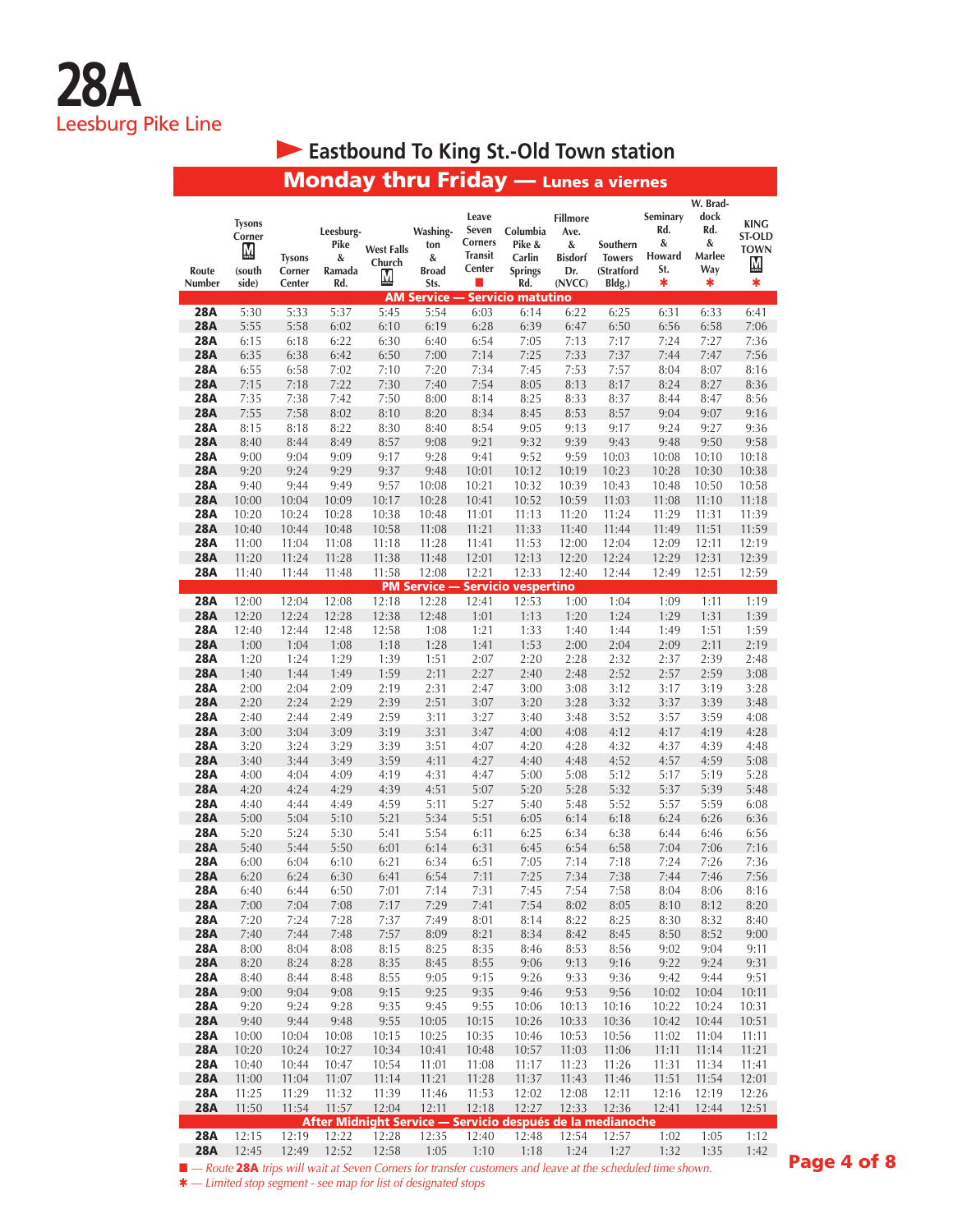## **• Westbound To Tysons Corner station**

| Route<br>Number          | King St-<br>Old Town<br>М<br>* | W. Brad-<br>dock<br>Rd.<br>&<br>Marlee<br>Way<br>* | Seminary<br>Rd.<br>&<br>Howard<br>St.<br>* | Southern<br><b>Towers</b><br>(Stratford<br>Bldg.) | Ave.<br>&<br><b>Bisdorf</b><br>Dr.<br>(NVCC) | Fillmore Columbia<br>Pike<br>&<br>Carlin<br><b>Springs</b><br>Rd. | Leave<br>Seven<br><b>Corners</b><br><b>Transit</b><br>Center | Washing-<br>ton<br>&<br><b>Broad</b><br>Sts. | West<br>Falls<br>Church<br>M | Leesburg<br>Pike<br>&<br>Lisle<br>Ave. | <b>Tysons</b><br>Corner<br>Center | <b>TYSONS</b><br><b>CORNER</b><br>M<br>(south<br>side) |
|--------------------------|--------------------------------|----------------------------------------------------|--------------------------------------------|---------------------------------------------------|----------------------------------------------|-------------------------------------------------------------------|--------------------------------------------------------------|----------------------------------------------|------------------------------|----------------------------------------|-----------------------------------|--------------------------------------------------------|
|                          |                                |                                                    |                                            |                                                   | <b>AM Service --</b>                         |                                                                   | - Servicio matutino                                          |                                              |                              |                                        |                                   |                                                        |
| <b>28A</b>               | 6:00                           | 6:08                                               | 6:11                                       | 6:15                                              | 6:19                                         | 6:25                                                              | 6:39                                                         | 6:45                                         | 6:53                         | 7:01                                   | 7:05                              | 7:09                                                   |
| <b>28A</b>               | 6:23                           | 6:31                                               | 6:34                                       | 6:38                                              | 6:42                                         | 6:48                                                              | 7:02                                                         | 7:08                                         | 7:16                         | 7:24                                   | 7:28                              | 7:32                                                   |
| <b>28A</b>               | 6:45                           | 6:53                                               | 6:56                                       | 7:00                                              | 7:04                                         | 7:10                                                              | 7:24                                                         | 7:30                                         | 7:38                         | 7:46                                   | 7:50                              | 7:54                                                   |
| <b>28A</b>               | 7:05                           | 7:13                                               | 7:16                                       | 7:20                                              | 7:24                                         | 7:30                                                              | 7:44                                                         | 7:50                                         | 7:58                         | 8:06                                   | 8:10                              | 8:14                                                   |
| <b>28A</b>               | 7:25                           | 7:33                                               | 7:36                                       | 7:40                                              | 7:44                                         | 7:50                                                              | 8:04                                                         | 8:10                                         | 8:18                         | 8:26                                   | 8:30                              | 8:34                                                   |
| <b>28A</b>               | 7:45                           | 7:53                                               | 7:56                                       | 8:00                                              | 8:04                                         | 8:10                                                              | 8:24                                                         | 8:30                                         | 8:38                         | 8:46                                   | 8:50                              | 8:54                                                   |
| <b>28A</b>               | 8:05                           | 8:14                                               | 8:17                                       | 8:21                                              | 8:25                                         | 8:33                                                              | 8:49                                                         | 8:55                                         | 9:05                         | 9:13                                   | 9:18                              | 9:23                                                   |
| <b>28A</b>               | 8:25                           | 8:34                                               | 8:37                                       | 8:41                                              | 8:45                                         | 8:53                                                              | 9:09<br>9:29                                                 | 9:15                                         | 9:25                         | 9:33                                   | 9:38                              | 9:43                                                   |
| <b>28A</b><br><b>28A</b> | 8:45<br>9:05                   | 8:54<br>9:14                                       | 8:57<br>9:17                               | 9:01<br>9:21                                      | 9:05<br>9:25                                 | 9:13<br>9:33                                                      | 9:49                                                         | 9:35<br>9:55                                 | 9:45<br>10:05                | 9:53<br>10:13                          | 9:58                              | 10:03<br>10:23                                         |
| <b>28A</b>               | 9:25                           | 9:34                                               | 9:37                                       | 9:41                                              | 9:45                                         | 9:53                                                              | 10:09                                                        | 10:15                                        | 10:25                        | 10:33                                  | 10:18<br>10:38                    | 10:43                                                  |
| <b>28A</b>               | 9:45                           | 9:54                                               | 9:57                                       | 10:01                                             | 10:05                                        | 10:13                                                             | 10:29                                                        | 10:35                                        | 10:45                        | 10:53                                  | 10:58                             | 11:03                                                  |
| <b>28A</b>               | 10:05                          | 10:14                                              | 10:17                                      | 10:21                                             | 10:25                                        | 10:33                                                             | 10:49                                                        | 10:55                                        | 11:05                        | 11:13                                  | 11:18                             | 11:23                                                  |
| <b>28A</b>               | 10:25                          | 10:35                                              | 10:38                                      | 10:43                                             | 10:47                                        | 10:55                                                             | 11:14                                                        | 11:20                                        | 11:30                        | 11:38                                  | 11:42                             | 11:48                                                  |
| <b>28A</b>               | 10:45                          | 10:55                                              | 10:58                                      | 11:03                                             | 11:07                                        | 11:15                                                             | 11:34                                                        | 11:40                                        | 11:50                        | 11:58                                  | 12:02                             | 12:08                                                  |
| <b>28A</b>               | 11:05                          | 11:15                                              | 11:18                                      | 11:23                                             | 11:27                                        | 11:35                                                             | 11:54                                                        | 12:00                                        | 12:10                        | 12:18                                  | 12:22                             | 12:28                                                  |
| <b>28A</b>               | 11:25                          | 11:35                                              | 11:38                                      | 11:43                                             | 11:47                                        | 11:55                                                             | 12:14                                                        | 12:20                                        | 12:30                        | 12:38                                  | 12:42                             | 12:48                                                  |
| <b>28A</b>               | 11:45                          | 11:55                                              | 11:58                                      | 12:03                                             | 12:07                                        | 12:15                                                             | 12:34                                                        | 12:40                                        | 12:50                        | 12:58                                  | 1:02                              | 1:08                                                   |
|                          |                                |                                                    |                                            |                                                   |                                              | <b>PM Service - Servicio vespertino</b>                           |                                                              |                                              |                              |                                        |                                   |                                                        |
| <b>28A</b>               | 12:05                          | 12:15                                              | 12:18                                      | 12:23                                             | 12:27                                        | 12:35                                                             | 12:54                                                        | 1:00                                         | 1:10                         | 1:18                                   | 1:22                              | 1:28                                                   |
| <b>28A</b>               | 12:25                          | 12:35                                              | 12:38                                      | 12:43                                             | 12:47                                        | 12:55                                                             | 1:14                                                         | 1:20                                         | 1:30                         | 1:38                                   | 1:42                              | 1:48                                                   |
| 28A                      | 12:45                          | 12:55                                              | 12:58                                      | 1:03                                              | 1:07                                         | 1:15                                                              | 1:34                                                         | 1:40                                         | 1:50                         | 1:58                                   | 2:02                              | 2:08                                                   |
| <b>28A</b>               | 1:05                           | 1:15                                               | 1:18                                       | 1:23                                              | 1:27                                         | 1:35                                                              | 1:54                                                         | 2:00                                         | 2:10                         | 2:18                                   | 2:22                              | 2:28                                                   |
| <b>28A</b>               | 1:25                           | 1:35                                               | 1:38                                       | 1:43                                              | 1:47                                         | 1:56                                                              | 2:16                                                         | 2:22                                         | 2:32                         | 2:41                                   | 2:45                              | 2:51                                                   |
| <b>28A</b>               | 1:45                           | 1:55                                               | 1:58                                       | 2:03                                              | 2:07                                         | 2:16                                                              | 2:36                                                         | 2:42                                         | 2:52                         | 3:01                                   | 3:05                              | 3:11                                                   |
| <b>28A</b>               | 2:05                           | 2:15                                               | 2:18                                       | 2:23                                              | 2:27                                         | 2:36                                                              | 2:56                                                         | 3:02                                         | 3:12                         | 3:21                                   | 3:25                              | 3:31                                                   |
| <b>28A</b>               | 2:25                           | 2:35                                               | 2:38                                       | 2:43                                              | 2:47                                         | 2:56                                                              | 3:16                                                         | 3:22                                         | 3:32                         | 3:41                                   | 3:45                              | 3:51                                                   |
| <b>28A</b>               | 2:45                           | 2:55                                               | 2:58                                       | 3:03                                              | 3:07                                         | 3:16                                                              | 3:36                                                         | 3:42                                         | 3:52                         | 4:01                                   | 4:05                              | 4:11                                                   |
| <b>28A</b>               | 3:05                           | 3:15                                               | 3:18                                       | 3:23                                              | 3:27                                         | 3:36                                                              | 3:56                                                         | 4:02                                         | 4:12                         | 4:21                                   | 4:25                              | 4:31                                                   |
| <b>28A</b>               | 3:25                           | 3:35                                               | 3:38                                       | 3:43                                              | 3:47                                         | 3:56                                                              | 4:16                                                         | 4:22                                         | 4:32                         | 4:41                                   | 4:45                              | 4:51                                                   |
| <b>28A</b>               | 3:45                           | 3:55                                               | 3:58                                       | 4:03                                              | 4:07                                         | 4:16                                                              | 4:36                                                         | 4:42                                         | 4:52                         | 5:01                                   | 5:05                              | 5:11                                                   |
| 28A                      | 4:05                           | 4:14                                               | 4:17                                       | 4:22                                              | 4:26                                         | 4:34                                                              | 4:52                                                         | 4:58                                         | 5:07                         | 5:15                                   | 5:19                              | 5:26                                                   |
| <b>28A</b>               | 4:25                           | 4:34                                               | 4:37                                       | 4:42                                              | 4:46                                         | 4:54                                                              | 5:12                                                         | 5:18                                         | 5:27                         | 5:35                                   | 5:39                              | 5:46                                                   |
| <b>28A</b>               | 4:45                           | 4:54                                               | 4:57<br>5:17                               | 5:02<br>5:22                                      | 5:06                                         | 5:14                                                              | 5:32                                                         | 5:38                                         | 5:47                         | 5:55                                   | 5:59                              | 6:06                                                   |
| <b>28A</b><br><b>28A</b> | 5:05<br>5:25                   | 5:14<br>5:34                                       | 5:37                                       | 5:42                                              | 5:26<br>5:46                                 | 5:34<br>5:54                                                      | 5:52<br>6:12                                                 | 5:58<br>6:18                                 | 6:07<br>6:27                 | 6:15<br>6:35                           | 6:19<br>6:39                      | 6:26<br>6:46                                           |
| <b>28A</b>               | 5:45                           | 5:54                                               | 5:57                                       | 6:02                                              | 6:06                                         | 6:14                                                              | 6:32                                                         | 6:38                                         | 6:47                         | 6:55                                   | 6:59                              | 7:06                                                   |
| <b>28A</b>               | 6:05                           | 6:14                                               | 6:17                                       | 6:22                                              | 6:26                                         | 6:33                                                              | 6:51                                                         | 6:57                                         | 7:05                         | 7:13                                   | 7:17                              | 7:23                                                   |
| <b>28A</b>               | 6:25                           | 6:34                                               | 6:37                                       | 6:42                                              | 6:46                                         | 6:53                                                              | 7:11                                                         | 7:17                                         | 7:25                         | 7:33                                   | 7:37                              | 7:43                                                   |
| 28A                      | 6:45                           | 6:54                                               | 6:57                                       | 7:02                                              | 7:06                                         | 7:13                                                              | 7:31                                                         | 7:37                                         | 7:45                         | 7:53                                   | 7:57                              | 8:03                                                   |
| <b>28A</b>               | 7:05                           | 7:14                                               | 7:17                                       | 7:22                                              | 7:26                                         | 7:33                                                              | 7:51                                                         | 7:57                                         | 8:05                         | 8:13                                   | 8:17                              | 8:23                                                   |
| 28A                      | 7:25                           | 7:34                                               | 7:37                                       | 7:42                                              | 7:46                                         | 7:53                                                              | 8:11                                                         | 8:17                                         | 8:25                         | 8:33                                   | 8:37                              | 8:43                                                   |
| <b>28A</b>               | 7:45                           | 7:54                                               | 7:57                                       | 8:02                                              | 8:06                                         | 8:12                                                              | 8:26                                                         | 8:32                                         | 8:40                         | 8:46                                   | 8:50                              | 8:55                                                   |
| <b>28A</b>               | 8:05                           | 8:14                                               | 8:17                                       | 8:22                                              | 8:26                                         | 8:32                                                              | 8:46                                                         | 8:52                                         | 9:00                         | 9:06                                   | 9:10                              | 9:15                                                   |
| <b>28A</b>               | 8:25                           | 8:34                                               | 8:37                                       | 8:42                                              | 8:46                                         | 8:52                                                              | 9:06                                                         | 9:12                                         | 9:20                         | 9:26                                   | 9:30                              | 9:35                                                   |
| 28A                      | 8:45                           | 8:54                                               | 8:57                                       | 9:02                                              | 9:06                                         | 9:12                                                              | 9:26                                                         | 9:32                                         | 9:40                         | 9:46                                   | 9:50                              | 9:55                                                   |
| <b>28A</b>               | 9:05                           | 9:14                                               | 9:17                                       | 9:22                                              | 9:26                                         | 9:32                                                              | 9:46                                                         | 9:52                                         | 10:00                        | 10:06                                  | 10:10                             | 10:15                                                  |
| <b>28A</b>               | 9:30                           | 9:39                                               | 9:42                                       | 9:47                                              | 9:51                                         | 9:57                                                              | 10:11                                                        | 10:17                                        | 10:25                        | 10:31                                  | 10:35                             | 10:40                                                  |
| <b>28A</b>               | 9:55                           | 10:04                                              | 10:07                                      | 10:12                                             | 10:16                                        | 10:22                                                             | 10:36                                                        | 10:42                                        | 10:50                        | 10:56                                  | 11:00                             | 11:05                                                  |
| <b>28A</b>               | 10:25                          | 10:34                                              | 10:37                                      | 10:42                                             | 10:46                                        | 10:52                                                             | 11:06                                                        | 11:12                                        | 11:20                        | 11:26                                  | 11:30                             | 11:35                                                  |
| <b>28A</b>               | 10:55                          | 11:04                                              | 11:07                                      | 11:12                                             | 11:16                                        | 11:22                                                             | 11:36                                                        | 11:42                                        | 11:50                        | 11:56                                  | 12:00                             | 12:05                                                  |
| <b>28A</b>               | 11:25                          | 11:34                                              | 11:37                                      | 11:42                                             | 11:46                                        | 11:52                                                             | 12:06                                                        | 12:12                                        | 12:20                        | 12:26                                  | 12:30                             | 12:35                                                  |

### Saturday — En sábados

■ — Route 28A trips will wait at Seven Corners for transfer customers and leave at the scheduled time shown.

Q *— Limited stop segment - see map for list of designated stops*

*On four Federal holidays, Columbus Day, Veterans' Day, Martin L. King Day, and Presidents' Day, Metrobus will run on a Saturday supplemental schedule. On these holidays, all Saturday trips will operate.*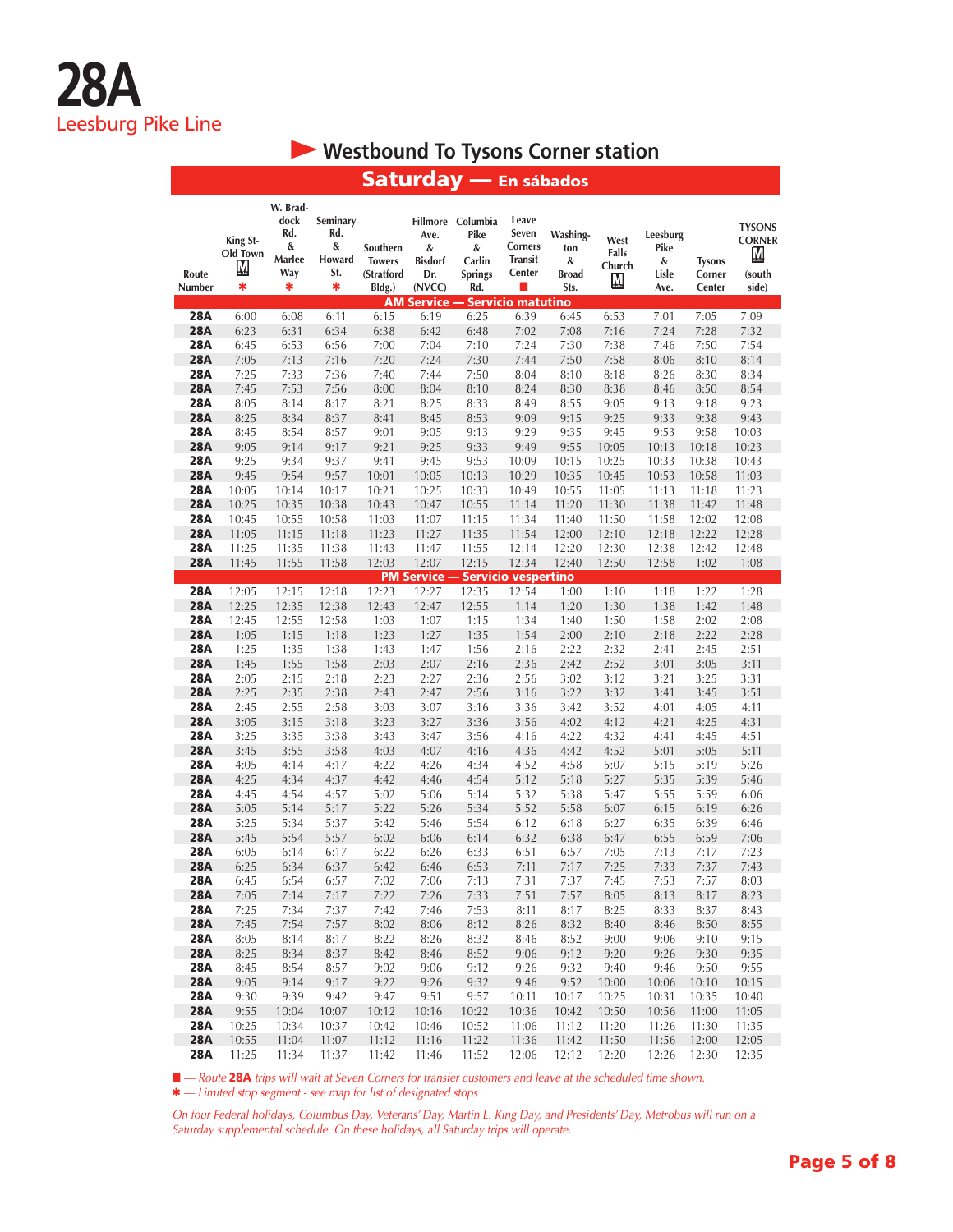### **Eastbound To King St.-Old Town station**

|                          |                                                 |                                   |                                         |                                  |                                              |                                                       | Saturday — En sábados                                      |                                                                 |                                                   |                                            |                                                    |                                                       |
|--------------------------|-------------------------------------------------|-----------------------------------|-----------------------------------------|----------------------------------|----------------------------------------------|-------------------------------------------------------|------------------------------------------------------------|-----------------------------------------------------------------|---------------------------------------------------|--------------------------------------------|----------------------------------------------------|-------------------------------------------------------|
| Route<br>Number          | <b>Tysons</b><br>Corner<br>М<br>(south<br>side) | <b>Tysons</b><br>Corner<br>Center | Leesburg-<br>Pike<br>&<br>Ramada<br>Rd. | <b>West Falls</b><br>Church<br>M | Washing-<br>ton<br>&<br><b>Broad</b><br>Sts. | Leave<br>Seven<br>Corners<br><b>Transit</b><br>Center | Columbia<br>Pike &<br>Carlin<br><b>Springs</b><br>Rd.      | <b>Fillmore</b><br>Ave.<br>&<br><b>Bisdorf</b><br>Dr.<br>(NVCC) | Southern<br><b>Towers</b><br>(Stratford<br>Bldg.) | Seminary<br>Rd.<br>&<br>Howard<br>St.<br>∗ | W. Brad-<br>dock<br>Rd.<br>&<br>Marlee<br>Way<br>* | <b>KING</b><br><b>ST-OLD</b><br><b>TOWN</b><br>M<br>* |
|                          |                                                 |                                   |                                         |                                  | <b>AM Service -</b>                          |                                                       | <b>Servicio matutino</b>                                   |                                                                 |                                                   |                                            |                                                    |                                                       |
| <b>28A</b>               | 5:50                                            | 5:53                              | 5:57                                    | 6:04                             | 6:12                                         | 6:24                                                  | 6:34                                                       | 6:40                                                            | 6:43                                              | 6:48                                       | 6:50                                               | 6:57                                                  |
| <b>28A</b>               | 6:20                                            | 6:23                              | 6:27                                    | 6:34                             | 6:42                                         | 6:54                                                  | 7:04                                                       | 7:10                                                            | 7:13                                              | 7:18                                       | 7:20                                               | 7:27                                                  |
| <b>28A</b>               | 6:50                                            | 6:53                              | 6:57                                    | 7:04                             | 7:12                                         | 7:24                                                  | 7:34                                                       | 7:40                                                            | 7:43                                              | 7:48                                       | 7:50                                               | 7:57                                                  |
| <b>28A</b>               | 7:20                                            | 7:23                              | 7:27                                    | 7:34                             | 7:42                                         | 7:54                                                  | 8:04                                                       | 8:10                                                            | 8:13                                              | 8:18                                       | 8:20                                               | 8:27                                                  |
| 28A<br><b>28A</b>        | 7:45<br>8:10                                    | 7:48<br>8:13                      | 7:52<br>8:17                            | 7:59<br>8:24                     | 8:07<br>8:32                                 | 8:19<br>8:44                                          | 8:29<br>8:54                                               | 8:35<br>9:00                                                    | 8:38<br>9:03                                      | 8:43<br>9:08                               | 8:45<br>9:10                                       | 8:52<br>9:17                                          |
| <b>28A</b>               | 8:35                                            | 8:38                              | 8:42                                    | 8:49                             | 8:57                                         | 9:09                                                  | 9:19                                                       | 9:25                                                            | 9:28                                              | 9:33                                       | 9:35                                               | 9:42                                                  |
| <b>28A</b>               | 9:00                                            | 9:03                              | 9:07                                    | 9:14                             | 9:22                                         | 9:34                                                  | 9:44                                                       | 9:50                                                            | 9:53                                              | 9:58                                       | 10:00                                              | 10:07                                                 |
| <b>28A</b>               | 9:20                                            | 9:23                              | 9:27                                    | 9:35                             | 9:45                                         | 9:57                                                  | 10:09                                                      | 10:16                                                           | 10:19                                             | 10:24                                      | 10:26                                              | 10:34                                                 |
| <b>28A</b>               | 9:40                                            | 9:43                              | 9:47                                    | 9:55                             | 10:05                                        | 10:17                                                 | 10:29                                                      | 10:36                                                           | 10:39                                             | 10:44                                      | 10:46                                              | 10:54                                                 |
| 28A                      | 10:00                                           | 10:03                             | 10:07                                   | 10:15                            | 10:25                                        | 10:37                                                 | 10:49                                                      | 10:56                                                           | 10:59                                             | 11:04                                      | 11:06                                              | 11:14                                                 |
| <b>28A</b>               | 10:20                                           | 10:23                             | 10:27                                   | 10:35                            | 10:45                                        | 10:57                                                 | 11:09                                                      | 11:16                                                           | 11:19                                             | 11:24                                      | 11:26                                              | 11:34                                                 |
| 28A                      | 10:40                                           | 10:43                             | 10:47                                   | 10:55                            | 11:05                                        | 11:17                                                 | 11:29                                                      | 11:36                                                           | 11:39                                             | 11:44                                      | 11:46                                              | 11:54                                                 |
| <b>28A</b>               | 11:00                                           | 11:03                             | 11:07                                   | 11:15                            | 11:25                                        | 11:37                                                 | 11:49                                                      | 11:56                                                           | 11:59                                             | 12:04                                      | 12:06                                              | 12:14                                                 |
| 28A<br><b>28A</b>        | 11:20                                           | 11:23                             | 11:27                                   | 11:35<br>11:55                   | 11:45<br>12:05                               | 11:57<br>12:17                                        | 12:09<br>12:29                                             | 12:16<br>12:36                                                  | 12:19<br>12:39                                    | 12:24                                      | 12:26                                              | 12:34<br>12:54                                        |
|                          | 11:40                                           | 11:43                             | 11:47                                   |                                  |                                              |                                                       | <b>PM Service - Servicio vespertino</b>                    |                                                                 |                                                   | 12:44                                      | 12:46                                              |                                                       |
| 28A                      | 12:00                                           | 12:03                             | 12:07                                   | 12:15                            | 12:25                                        | 12:37                                                 | 12:49                                                      | 12:56                                                           | 12:59                                             | 1:04                                       | 1:06                                               | 1:14                                                  |
| <b>28A</b>               | 12:20                                           | 12:23                             | 12:27                                   | 12:35                            | 12:45                                        | 12:57                                                 | 1:09                                                       | 1:16                                                            | 1:19                                              | 1:24                                       | 1:26                                               | 1:34                                                  |
| 28A                      | 12:40                                           | 12:44                             | 12:48                                   | 12:56                            | 1:06                                         | 1:20                                                  | 1:32                                                       | 1:41                                                            | 1:44                                              | 1:49                                       | 1:51                                               | 1:59                                                  |
| <b>28A</b>               | 1:00                                            | 1:04                              | 1:08                                    | 1:16                             | 1:26                                         | 1:40                                                  | 1:52                                                       | 2:01                                                            | 2:04                                              | 2:09                                       | 2:11                                               | 2:19                                                  |
| 28A                      | 1:20                                            | 1:24                              | 1:28                                    | 1:36                             | 1:46                                         | 2:00                                                  | 2:12                                                       | 2:21                                                            | 2:24                                              | 2:29                                       | 2:31                                               | 2:39                                                  |
| <b>28A</b>               | 1:40                                            | 1:44                              | 1:48                                    | 1:56                             | 2:06                                         | 2:20                                                  | 2:32                                                       | 2:41                                                            | 2:44                                              | 2:49                                       | 2:51                                               | 2:59                                                  |
| 28A                      | 2:00                                            | 2:04                              | 2:08                                    | 2:16                             | 2:26                                         | 2:40                                                  | 2:52                                                       | 3:01                                                            | 3:04                                              | 3:09                                       | 3:11                                               | 3:19                                                  |
| <b>28A</b><br><b>28A</b> | 2:20                                            | 2:24                              | 2:28                                    | 2:36                             | 2:46                                         | 3:00                                                  | 3:12                                                       | 3:21                                                            | 3:24                                              | 3:29                                       | 3:31                                               | 3:39                                                  |
| <b>28A</b>               | 2:40<br>3:00                                    | 2:44<br>3:04                      | 2:48<br>3:08                            | 2:56<br>3:16                     | 3:06<br>3:26                                 | 3:20<br>3:40                                          | 3:32<br>3:52                                               | 3:41<br>4:01                                                    | 3:44<br>4:04                                      | 3:49<br>4:09                               | 3:51<br>4:11                                       | 3:59<br>4:19                                          |
| 28A                      | 3:20                                            | 3:24                              | 3:28                                    | 3:36                             | 3:46                                         | 4:00                                                  | 4:12                                                       | 4:21                                                            | 4:24                                              | 4:29                                       | 4:31                                               | 4:39                                                  |
| <b>28A</b>               | 3:40                                            | 3:44                              | 3:48                                    | 3:56                             | 4:06                                         | 4:20                                                  | 4:32                                                       | 4:41                                                            | 4:44                                              | 4:49                                       | 4:51                                               | 4:59                                                  |
| <b>28A</b>               | 4:00                                            | 4:05                              | 4:09                                    | 4:17                             | 4:26                                         | 4:39                                                  | 4:51                                                       | 4:59                                                            | 5:02                                              | 5:07                                       | 5:09                                               | 5:17                                                  |
| <b>28A</b>               | 4:20                                            | 4:25                              | 4:29                                    | 4:37                             | 4:46                                         | 4:59                                                  | 5:11                                                       | 5:19                                                            | 5:22                                              | 5:27                                       | 5:29                                               | 5:37                                                  |
| <b>28A</b>               | 4:40                                            | 4:45                              | 4:49                                    | 4:57                             | 5:06                                         | 5:19                                                  | 5:31                                                       | 5:39                                                            | 5:42                                              | 5:47                                       | 5:49                                               | 5:57                                                  |
| <b>28A</b>               | 5:00                                            | 5:05                              | 5:09                                    | 5:17                             | 5:26                                         | 5:39                                                  | 5:51                                                       | 5:59                                                            | 6:02                                              | 6:07                                       | 6:09                                               | 6:17                                                  |
| 28A                      | 5:20                                            | 5:25                              | 5:29                                    | 5:37                             | 5:46                                         | 5:59                                                  | 6:11                                                       | 6:19                                                            | 6:22                                              | 6:27                                       | 6:29                                               | 6:37                                                  |
| <b>28A</b>               | 5:40                                            | 5:45                              | 5:49                                    | 5:57                             | 6:06                                         | 6:19                                                  | 6:31                                                       | 6:39                                                            | 6:42                                              | 6:47                                       | 6:49                                               | 6:57                                                  |
| 28A<br><b>28A</b>        | 6:00<br>6:20                                    | 6:05<br>6:25                      | 6:09<br>6:29                            | 6:17<br>6:37                     | 6:26<br>6:46                                 | 6:39<br>6:59                                          | 6:51<br>7:11                                               | 6:59<br>7:19                                                    | 7:02<br>7:22                                      | 7:07<br>7:27                               | 7:09<br>7:29                                       | 7:17<br>7:37                                          |
| <b>28A</b>               | 6:40                                            | 6:45                              | 6:49                                    | 6:56                             | 7:05                                         | 7:18                                                  | 7:29                                                       | 7:35                                                            | 7:38                                              | 7:43                                       | 7:45                                               | 7:52                                                  |
| <b>28A</b>               | 7:00                                            | 7:05                              | 7:09                                    | 7:16                             | 7:25                                         | 7:38                                                  | 7:49                                                       | 7:55                                                            | 7:58                                              | 8:03                                       | 8:05                                               | 8:12                                                  |
| <b>28A</b>               | 7:20                                            | 7:25                              | 7:29                                    | 7:36                             | 7:45                                         | 7:58                                                  | 8:09                                                       | 8:15                                                            | 8:18                                              | 8:23                                       | 8:25                                               | 8:32                                                  |
| <b>28A</b>               | 7:40                                            | 7:45                              | 7:49                                    | 7:56                             | 8:05                                         | 8:18                                                  | 8:29                                                       | 8:35                                                            | 8:38                                              | 8:43                                       | 8:45                                               | 8:52                                                  |
| 28A                      | 8:00                                            | 8:05                              | 8:09                                    | 8:16                             | 8:25                                         | 8:38                                                  | 8:49                                                       | 8:55                                                            | 8:58                                              | 9:03                                       | 9:05                                               | 9:12                                                  |
| <b>28A</b>               | 8:20                                            | 8:25                              | 8:29                                    | 8:36                             | 8:45                                         | 8:58                                                  | 9:09                                                       | 9:15                                                            | 9:18                                              | 9:23                                       | 9:25                                               | 9:32                                                  |
| <b>28A</b>               | 8:40                                            | 8:45                              | 8:49                                    | 8:56                             | 9:05                                         | 9:18                                                  | 9:29                                                       | 9:35                                                            | 9:38                                              | 9:43                                       | 9:45                                               | 9:52                                                  |
| <b>28A</b>               | 9:00                                            | 9:04                              | 9:08                                    | 9:15                             | 9:23                                         | 9:35                                                  | 9:44                                                       | 9:50                                                            | 9:53                                              | 9:58                                       | 10:00                                              | 10:07                                                 |
| 28A                      | 9:20                                            | 9:24                              | 9:28                                    | 9:35                             | 9:43                                         | 9:55                                                  | 10:04                                                      | 10:10                                                           | 10:13                                             | 10:18                                      | 10:20                                              | 10:27                                                 |
| <b>28A</b><br>28A        | 9:40<br>10:00                                   | 9:44<br>10:04                     | 9:48<br>10:08                           | 9:55<br>10:15                    | 10:03<br>10:23                               | 10:15<br>10:35                                        | 10:24<br>10:44                                             | 10:30<br>10:50                                                  | 10:33<br>10:53                                    | 10:38<br>10:58                             | 10:40<br>11:00                                     | 10:47<br>11:07                                        |
| <b>28A</b>               | 10:20                                           | 10:24                             | 10:28                                   | 10:35                            | 10:43                                        | 10:55                                                 | 11:04                                                      | 11:10                                                           | 11:13                                             | 11:18                                      | 11:20                                              | 11:27                                                 |
| 28A                      | 10:40                                           | 10:44                             | 10:48                                   | 10:55                            | 11:03                                        | 11:15                                                 | 11:24                                                      | 11:30                                                           | 11:33                                             | 11:38                                      | 11:40                                              | 11:47                                                 |
| <b>28A</b>               | 11:00                                           | 11:04                             | 11:08                                   | 11:15                            | 11:23                                        | 11:35                                                 | 11:44                                                      | 11:50                                                           | 11:53                                             | 11:58                                      | 12:00                                              | 12:07                                                 |
| 28A                      | 11:25                                           | 11:29                             | 11:33                                   | 11:40                            | 11:48                                        | 12:00                                                 | 12:09                                                      | 12:15                                                           | 12:18                                             | 12:23                                      | 12:25                                              | 12:32                                                 |
| <b>28A</b>               | 11:50                                           | 11:54                             | 11:58                                   | 12:05                            | 12:13                                        | 12:25                                                 | 12:34                                                      | 12:40                                                           | 12:43                                             | 12:48                                      | 12:50                                              | 12:57                                                 |
|                          |                                                 |                                   |                                         |                                  |                                              |                                                       | After Midnight Service - Servicio después de la medianoche |                                                                 |                                                   |                                            |                                                    |                                                       |
| 28A<br><b>28A</b>        | 12:15<br>12:45                                  | 12:19<br>12:49                    | 12:23<br>12:53                          | 12:30<br>1:00                    | 12:38<br>1:08                                | 12:50<br>1:20                                         | 12:59<br>1:29                                              | 1:05<br>1:35                                                    | 1:08<br>1:38                                      | 1:13<br>1:43                               | 1:15<br>1:45                                       | 1:22<br>1:52                                          |

■ — Route 28A trips will wait at Seven Corners for transfer customers and leave at the scheduled time shown. Q *— Limited stop segment - see map for list of designated stops*

*On four Federal holidays, Columbus Day, Veterans' Day, Martin L. King Day, and Presidents' Day, Metrobus will run on a Saturday supplemental schedule. On these holidays, all Saturday trips will operate.*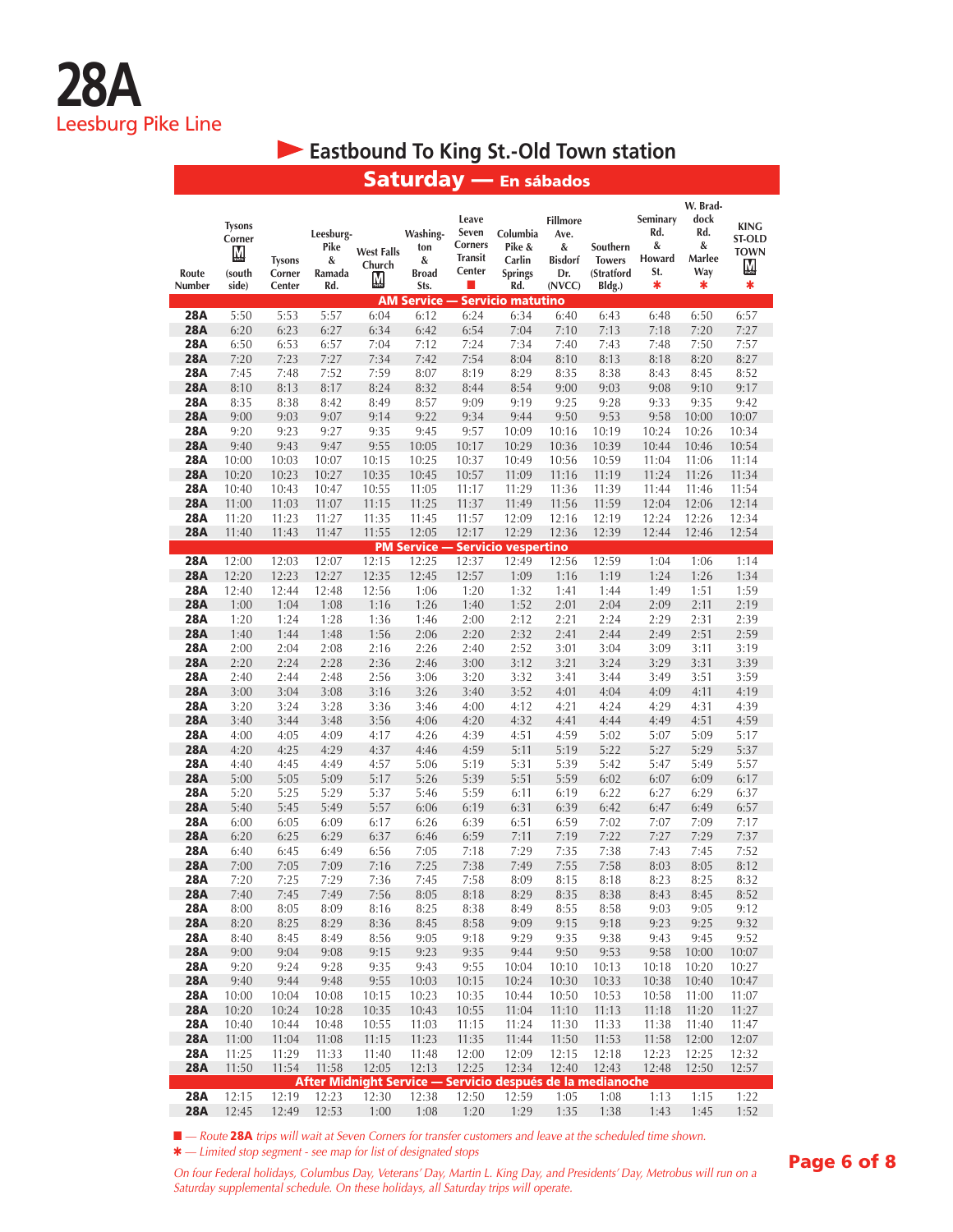## **Westbound To Tysons Corner station**

| Route<br>Number | King St-<br>Old Town<br><u>M</u><br>$\ast$ | W. Brad-<br>dock<br>Rd.<br>&<br>Marlee<br>Way<br>$\ast$ | Seminary<br>Rd.<br>$\&$<br>Howard<br>St.<br>$\ast$ | Southern<br><b>Towers</b><br>(Stratford<br>Bldg.) | Ave.<br>&<br><b>Bisdorf</b><br>Dr.<br>(NVCC) | Fillmore Columbia<br>Pike<br>&<br>Carlin<br><b>Springs</b><br>Rd. | Leave<br>Seven<br><b>Corners</b><br><b>Transit</b><br>Center | Washing-<br>ton<br>&<br><b>Broad</b><br>Sts. | West<br>Falls<br>Church<br>$\underline{\mathsf{M}}$ | Leesburg<br>Pike<br>&<br>Lisle<br>Ave. | <b>Tysons</b><br>Corner<br>Center | <b>TYSONS</b><br><b>CORNER</b><br>M<br>(south<br>side) |
|-----------------|--------------------------------------------|---------------------------------------------------------|----------------------------------------------------|---------------------------------------------------|----------------------------------------------|-------------------------------------------------------------------|--------------------------------------------------------------|----------------------------------------------|-----------------------------------------------------|----------------------------------------|-----------------------------------|--------------------------------------------------------|
|                 |                                            |                                                         |                                                    |                                                   |                                              | <b>AM Service - Servicio matutino</b>                             |                                                              |                                              |                                                     |                                        |                                   |                                                        |
| <b>28A</b>      | 6:05                                       | 6:13                                                    | 6:16                                               | 6:20                                              | 6:24                                         | 6:31                                                              | 6:45                                                         | 6:50                                         | 6:59                                                | 7:06                                   | 7:10                              | 7:14                                                   |
| <b>28A</b>      | 6:35                                       | 6:43                                                    | 6:46                                               | 6:50                                              | 6:54                                         | 7:01                                                              | 7:15                                                         | 7:20                                         | 7:29                                                | 7:36                                   | 7:40                              | 7:44                                                   |
| <b>28A</b>      | 7:05                                       | 7:13                                                    | 7:16                                               | 7:20                                              | 7:24                                         | 7:31                                                              | 7:45                                                         | 7:50                                         | 7:59                                                | 8:06                                   | 8:10                              | 8:14                                                   |
| <b>28A</b>      | 7:35                                       | 7:43                                                    | 7:46                                               | 7:50                                              | 7:54                                         | 8:01                                                              | 8:15                                                         | 8:20                                         | 8:29                                                | 8:36                                   | 8:40                              | 8:44                                                   |
| <b>28A</b>      | 8:05                                       | 8:13                                                    | 8:16                                               | 8:20                                              | 8:24                                         | 8:31                                                              | 8:45                                                         | 8:50                                         | 8:59                                                | 9:06                                   | 9:10                              | 9:14                                                   |
| <b>28A</b>      | 8:35                                       | 8:44                                                    | 8:47                                               | 8:52                                              | 8:56                                         | 9:04                                                              | 9:18                                                         | 9:24                                         | 9:33                                                | 9:41                                   | 9:45                              | 9:49                                                   |
| <b>28A</b>      | 9:05                                       | 9:14                                                    | 9:17                                               | 9:22                                              | 9:26                                         | 9:34                                                              | 9:48                                                         | 9:54                                         | 10:03                                               | 10:11                                  | 10:15                             | 10:19                                                  |
| <b>28A</b>      | 9:35                                       | 9:44                                                    | 9:47                                               | 9:52                                              | 9:56                                         | 10:04                                                             | 10:18                                                        | 10:24                                        | 10:33                                               | 10:41                                  | 10:45                             | 10:49                                                  |
| <b>28A</b>      | 10:05                                      | 10:14                                                   | 10:17                                              | 10:22                                             | 10:26                                        | 10:34                                                             | 10:48                                                        | 10:54                                        | 11:03                                               | 11:11                                  | 11:15                             | 11:19                                                  |
| <b>28A</b>      | 10:35                                      | 10:44                                                   | 10:47                                              | 10:52                                             | 10:56                                        | 11:04                                                             | 11:18                                                        | 11:24                                        | 11:33                                               | 11:41                                  | 11:45                             | 11:49                                                  |
| <b>28A</b>      | 11:05                                      | 11:14                                                   | 11:17                                              | 11:22                                             | 11:26                                        | 11:34                                                             | 11:48                                                        | 11:54                                        | 12:03                                               | 12:11                                  | 12:15                             | 12:19                                                  |
| <b>28A</b>      | 11:35                                      | 11:44                                                   | 11:47                                              | 11:52                                             | 11:56                                        | 12:04                                                             | 12:18                                                        | 12:24                                        | 12:33                                               | 12:41                                  | 12:45                             | 12:49                                                  |
| <b>28A</b>      | 12:05                                      | 12:14                                                   | 12:17                                              | 12:22                                             | 12:26                                        | <b>PM Service - Servicio vespertino</b><br>12:34                  | 12:48                                                        | 12:54                                        | 1:03                                                | 1:11                                   | 1:15                              | 1:19                                                   |
| <b>28A</b>      | 12:35                                      | 12:44                                                   | 12:47                                              | 12:52                                             |                                              |                                                                   |                                                              |                                              |                                                     | 1:44                                   | 1:48                              |                                                        |
| <b>28A</b>      |                                            |                                                         | 1:17                                               | 1:22                                              | 12:56<br>1:26                                | 1:04<br>1:34                                                      | 1:20<br>1:50                                                 | 1:26                                         | 1:35<br>2:05                                        | 2:14                                   | 2:18                              | 1:54                                                   |
| <b>28A</b>      | 1:05<br>1:35                               | 1:14<br>1:44                                            | 1:47                                               | 1:52                                              | 1:56                                         | 2:04                                                              | 2:20                                                         | 1:56<br>2:26                                 | 2:35                                                | 2:44                                   | 2:48                              | 2:24<br>2:54                                           |
| <b>28A</b>      | 2:05                                       | 2:14                                                    | 2:17                                               | 2:22                                              | 2:26                                         | 2:34                                                              |                                                              | 2:56                                         | 3:05                                                | 3:14                                   | 3:18                              | 3:24                                                   |
| <b>28A</b>      | 2:35                                       | 2:44                                                    | 2:47                                               | 2:52                                              | 2:56                                         | 3:04                                                              | 2:50<br>3:20                                                 | 3:26                                         | 3:35                                                | 3:44                                   | 3:48                              | 3:54                                                   |
| <b>28A</b>      | 3:05                                       | 3:14                                                    | 3:17                                               | 3:22                                              | 3:26                                         | 3:34                                                              | 3:50                                                         | 3:56                                         | 4:05                                                | 4:14                                   | 4:18                              | 4:24                                                   |
| <b>28A</b>      | 3:35                                       | 3:44                                                    | 3:47                                               | 3:52                                              | 3:56                                         | 4:04                                                              | 4:20                                                         | 4:26                                         | 4:35                                                | 4:44                                   | 4:48                              | 4:54                                                   |
| <b>28A</b>      | 4:05                                       | 4:14                                                    | 4:17                                               | 4:22                                              | 4:26                                         | 4:34                                                              | 4:50                                                         | 4:56                                         | 5:05                                                | 5:14                                   | 5:18                              | 5:24                                                   |
| <b>28A</b>      | 4:35                                       | 4:44                                                    | 4:47                                               | 4:52                                              | 4:56                                         | 5:04                                                              | 5:20                                                         | 5:26                                         | 5:35                                                | 5:44                                   | 5:48                              | 5:54                                                   |
| <b>28A</b>      | 5:05                                       | 5:14                                                    | 5:17                                               | 5:22                                              | 5:26                                         | 5:34                                                              | 5:50                                                         | 5:56                                         | 6:05                                                | 6:14                                   | 6:18                              | 6:24                                                   |
| <b>28A</b>      | 5:35                                       | 5:43                                                    | 5:46                                               | 5:51                                              | 5:55                                         | 6:03                                                              | 6:17                                                         | 6:22                                         | 6:31                                                | 6:38                                   | 6:42                              | 6:46                                                   |
| <b>28A</b>      | 6:05                                       | 6:13                                                    | 6:16                                               | 6:21                                              | 6:25                                         | 6:33                                                              | 6:47                                                         | 6:52                                         | 7:01                                                | 7:08                                   | 7:12                              | 7:16                                                   |
| <b>28A</b>      | 6:35                                       | 6:43                                                    | 6:46                                               | 6:51                                              | 6:55                                         | 7:03                                                              | 7:17                                                         | 7:22                                         | 7:31                                                | 7:38                                   | 7:42                              | 7:46                                                   |
| <b>28A</b>      | 7:05                                       | 7:13                                                    | 7:16                                               | 7:21                                              | 7:25                                         | 7:33                                                              | 7:47                                                         | 7:52                                         | 8:01                                                | 8:08                                   | 8:12                              | 8:16                                                   |
| <b>28A</b>      | 7:35                                       | 7:43                                                    | 7:46                                               | 7:51                                              | 7:55                                         | 8:03                                                              | 8:17                                                         | 8:22                                         | 8:31                                                | 8:38                                   | 8:42                              | 8:46                                                   |
| <b>28A</b>      | 8:05                                       | 8:13                                                    | 8:16                                               | 8:21                                              | 8:25                                         | 8:33                                                              | 8:47                                                         | 8:52                                         | 9:01                                                | 9:08                                   | 9:12                              | 9:16                                                   |
| <b>28A</b>      | 8:35                                       | 8:43                                                    | 8:46                                               | 8:50                                              | 8:54                                         | 9:01                                                              | 9:11                                                         | 9:16                                         | 9:22                                                | 9:29                                   | 9:33                              | 9:36                                                   |
| <b>28A</b>      | 9:05                                       | 9:13                                                    | 9:16                                               | 9:20                                              | 9:24                                         | 9:31                                                              | 9:41                                                         | 9:46                                         | 9:52                                                | 9:59                                   | 10:03                             | 10:06                                                  |
| <b>28A</b>      | 9:35                                       | 9:43                                                    | 9:46                                               | 9:50                                              | 9:54                                         | 10:01                                                             | 10:11                                                        | 10:16                                        | 10:22                                               | 10:29                                  | 10:33                             | 10:36                                                  |
| 28A             | 10:05                                      | 10:13                                                   | 10:16                                              | 10:20                                             | 10:24                                        | 10:31                                                             | 10:41                                                        | 10:46                                        | 10:52                                               | 10:59                                  | 11:03                             | 11:06                                                  |

## Sunday — En domingo

■ — Route 28A trips will wait at Seven Corners for transfer customers and leave at the scheduled time shown.

Q *— Limited stop segment - see map for list of designated stops*